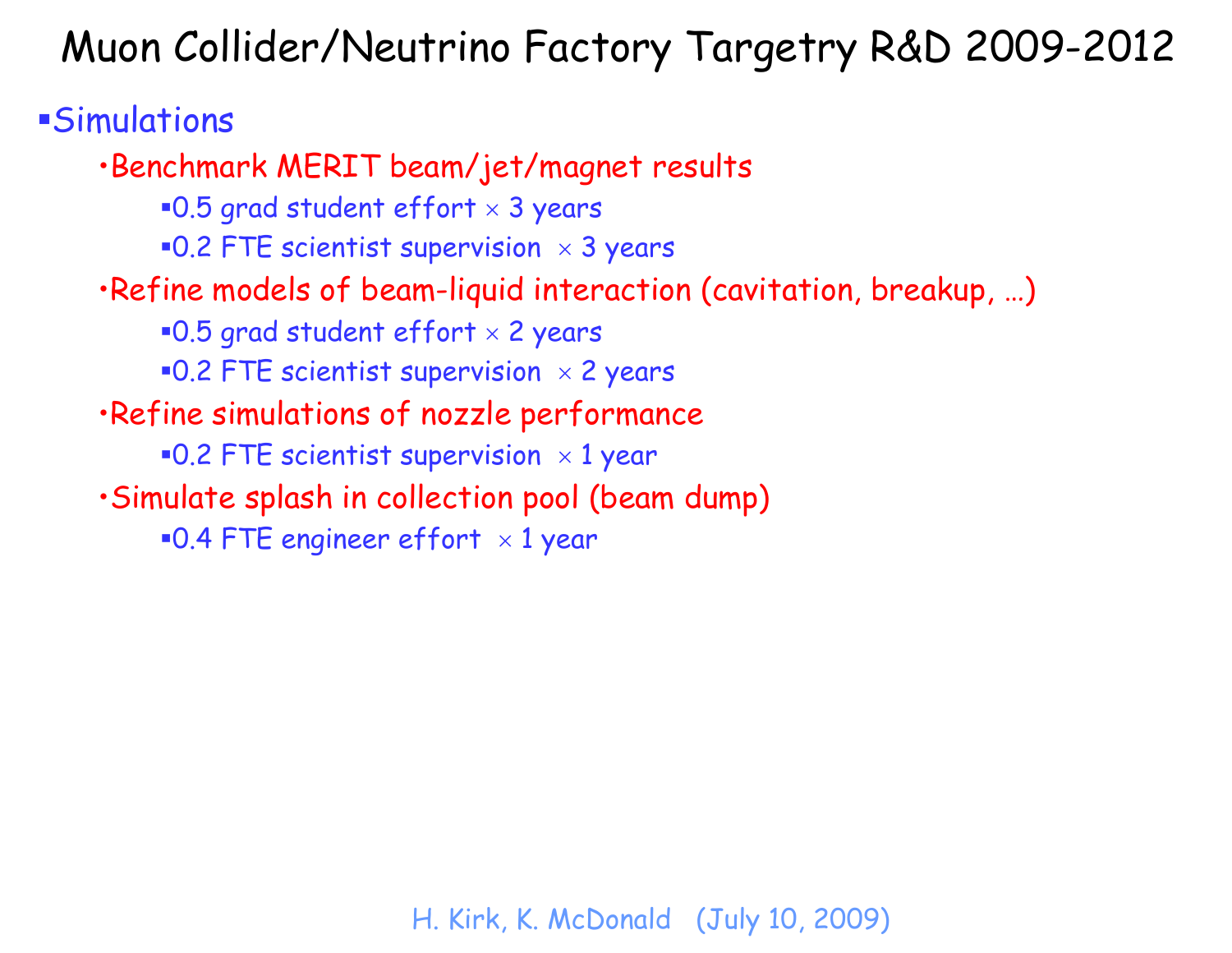### Hardware R&D

•Nozzle design/fabrication/testing (configuration as per Study 2)

- =0.3 engineer effort  $\times$  2 years
- Hardware \$50k
- **Testing in 0 T \$20k**
- **Testing in 15 T \$80k**

#### $\cdot$ Comparison of injection into nozzle via 0 $^{\circ}$  and 180 $^{\circ}$  bend

- Hardware \$40k
- Testing \$20k

•Hg splash in collection pool

- Hardware \$50k
- Testing \$20k

#### •Integrate nozzle into Fe plug at upstream end of magnet

- =0.3 engineer effort  $\times$  1 year
- Hardware \$100k
- Testing \$20k

#### •Collaboration with ESS/Eurisol on Hg handling (Riga, Latvia)

- $\textcolor{red}{\bullet}$ 0.2 scientist effort  $\times$  3 years
- Travel \$20k

•Use of a Pb-Bi alloy rather than Hg (?)<br>H. Kirk, K. McDonald (July 10, 2009)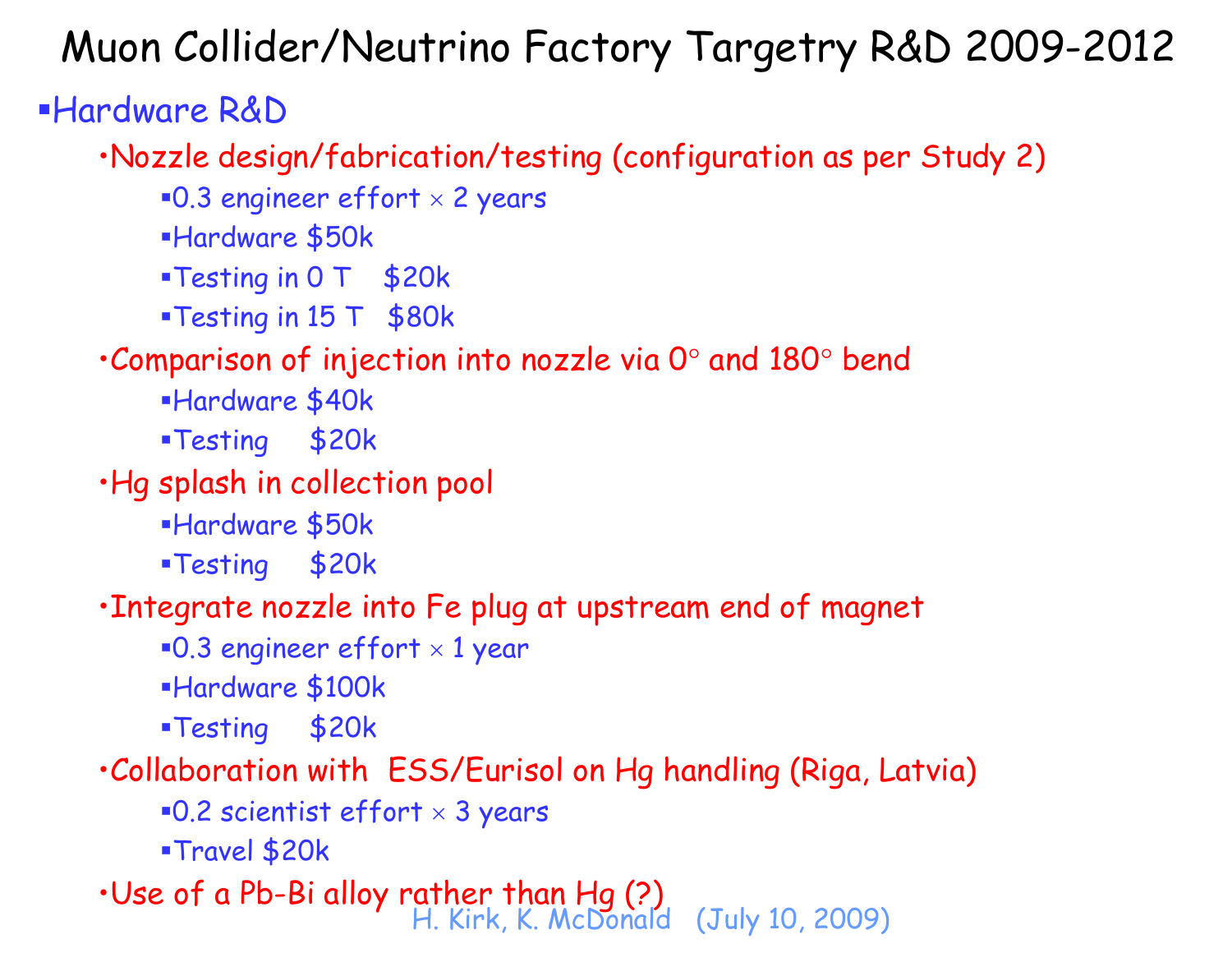Systems Engineering/Costing •Hg loop (including collection pool) =0.3 engineer effort  $\times$  2 years •Upstream/downstream beam windows =0.3 engineer effort  $\times$  2 years • Remote handling for target component replacement =0.3 engineer effort  $\times$  2 years •Water-cooled tungsten carbide shield =0.3 engineer effort  $\times$  2 years •Option for high TC solenoid  $\cdot$ 0.3 engineer effort  $\times$  2 years